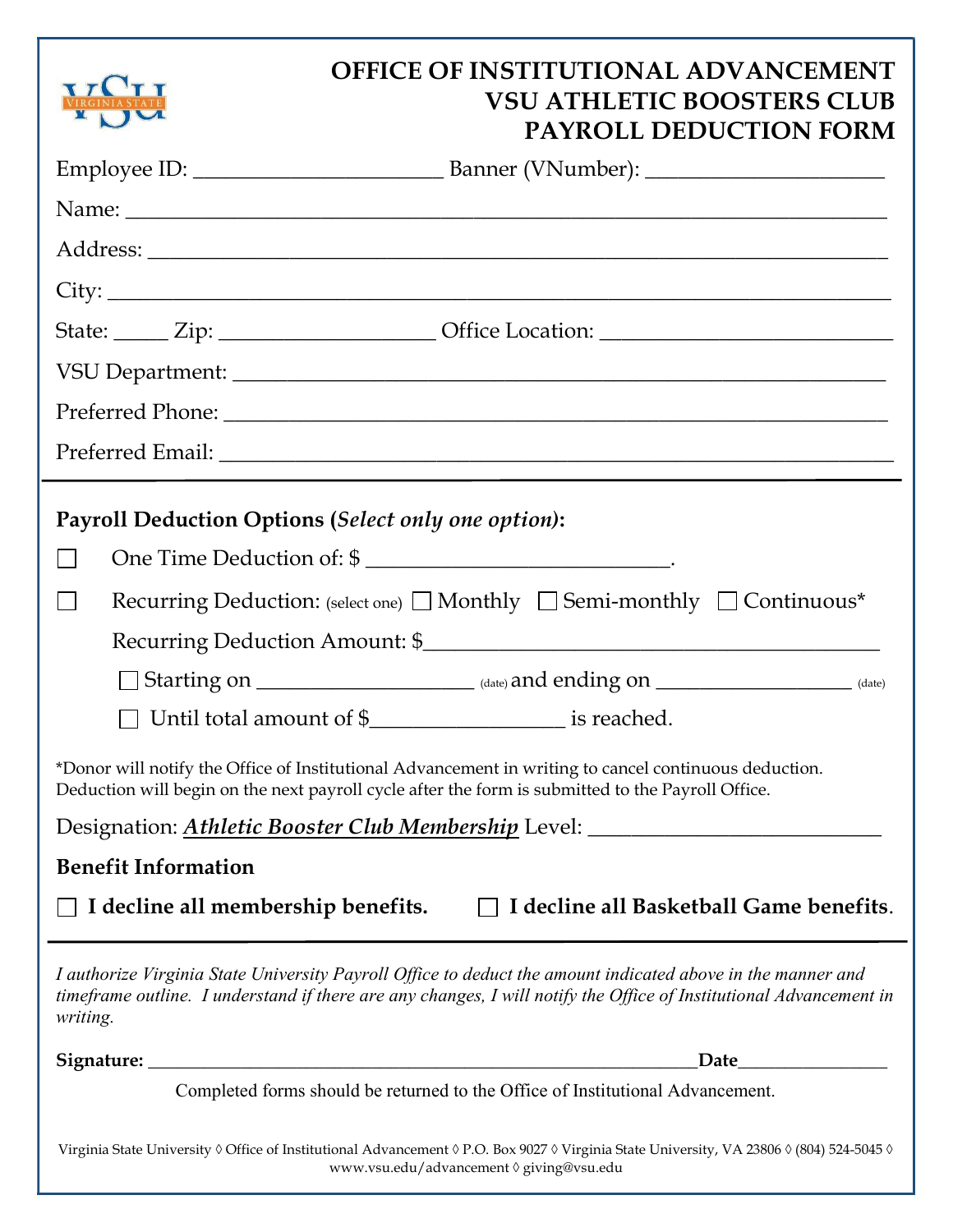

# OFFICE OF INSTITUTIONAL ADVANCEMENT VSU ATHLETIC BOOSTERS ACH/EFT GIVING FORM

I authorize Virginia State University to initiate deductions in the amount, frequency and from the bank account indicated at the Financial Institution named below. I understand that any changes to this form (including designation changes, timeframe, amount or frequency) must be submitted in writing.

| CITY, STATE ZIP: University of the CITY, STATE ZIP:                                                                                                                                                                                   |  |  |  |
|---------------------------------------------------------------------------------------------------------------------------------------------------------------------------------------------------------------------------------------|--|--|--|
|                                                                                                                                                                                                                                       |  |  |  |
|                                                                                                                                                                                                                                       |  |  |  |
|                                                                                                                                                                                                                                       |  |  |  |
|                                                                                                                                                                                                                                       |  |  |  |
| <b>BANK INFORMATION:</b>                                                                                                                                                                                                              |  |  |  |
|                                                                                                                                                                                                                                       |  |  |  |
| ROUTING NUMBER: NORTH SERVICE SERVICES IN THE SERVICE SERVICE SERVICE SERVICE SERVICE SERVICE SERVICE SERVICE SERVICE SERVICE SERVICE SERVICE SERVICE SERVICE SERVICE SERVICE SERVICE SERVICE SERVICE SERVICE SERVICE SERVICE         |  |  |  |
| ACCOUNT NUMBER: University of the COUNT SUMBER COUNT AUTO ACCOUNT AUTO ACCOUNT AUTO ACCOUNT AUTO ACCOUNT AUTO                                                                                                                         |  |  |  |
| ACCOUNT TYPE: □ CHECKING □ SAVING                                                                                                                                                                                                     |  |  |  |
| <b>GIFT INFORMATION:</b>                                                                                                                                                                                                              |  |  |  |
|                                                                                                                                                                                                                                       |  |  |  |
|                                                                                                                                                                                                                                       |  |  |  |
| FREQUENCY: □ MONTHLY □ BI-MONTHLY                                                                                                                                                                                                     |  |  |  |
| DESIGNATION: VSU Athletic Booster Club Membership LEVEL: _______________________                                                                                                                                                      |  |  |  |
| <b>BENEFIT INFORMATION</b>                                                                                                                                                                                                            |  |  |  |
| □ I decline all membership benefits.<br>□ I decline all Basketball Game benefits.                                                                                                                                                     |  |  |  |
| This authorization will remain in full force and effect until Virginia State University has received<br>written notification. Gifts will be acknowledged by Virginia State University to the name and<br>address listed on this form. |  |  |  |
|                                                                                                                                                                                                                                       |  |  |  |
| IA OFFICE USE ONLY:<br><b>BANNER ID:</b><br><b>GIFT ENTRY &amp; DATE:</b>                                                                                                                                                             |  |  |  |
| Virginia State University ◊ Office of Institutional Advancement ◊ P.O. Box 9027 ◊ Virginia State University, VA 23806 ◊ (804) 524-5045 ◊                                                                                              |  |  |  |

www.vsu.edu/advancement ◊ giving@vsu.edu